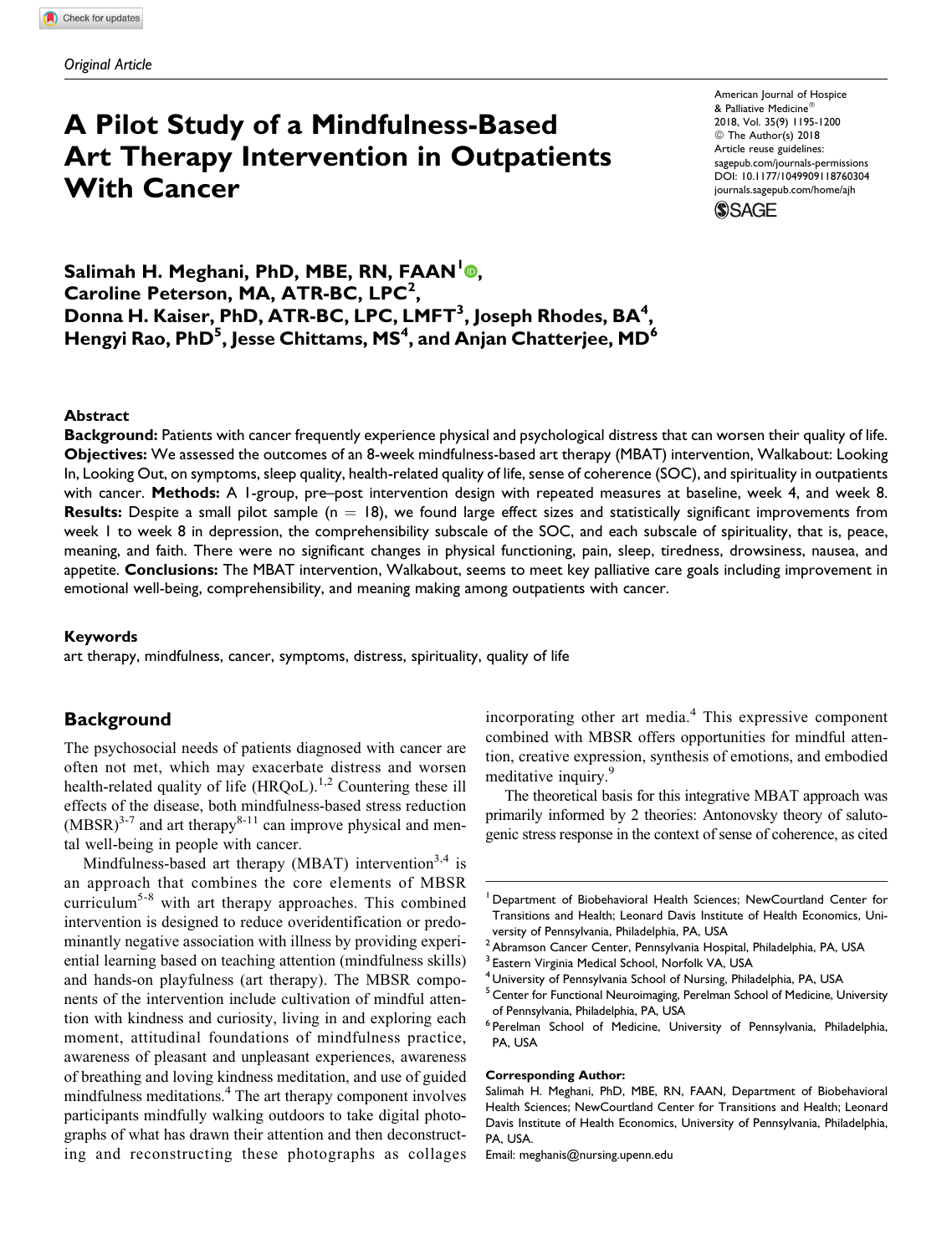by Kabat-Zinn,<sup>10</sup> and Rogers' theory of creativity—a primary tenet in art therapy that emphasizes openness to experience and an embodied capacity for inquiry described by Rogers as the ability to  $play.<sup>11</sup>$  Previous studies have investigated the outcomes of the MBAT intervention in outpatients with cancer.<sup>12-16</sup> Although art therapy approaches generally vary, a shared principal is that as creative engagement is repeated and grows in complexity, intrapersonal meanings are retained, expanded upon and integrated as adaptive schema resulting in greater self-regulation.<sup>17</sup> A more recent MBAT intervention, Walkabout: Looking In, Looking Out, is developed by the coauthor  $(C.P.)^{3,13,18}$  integrating essential themes and practices of the MBSR curriculum within an art therapy group program. This program was designed to expand experiential possibilities using mindful photo documentation of experiential awareness in a greener and less contracted cultural space than the confines of an outpatient cancer center.

As an MBAT intervention, Walkabout uses a repeated structure of mixed-media collage construction that is an accessible art form. Collages are problem-solving visual puzzles that participants both create and solve in the making, with the opportunity to actively choose the level of challenge they wish to take on. The Walkabout program was integrated as part of a supportive clinical program within a large health-care system in the mid-Atlantic region for a mixed population of persons with cancer and was consistently rated highly by outpatients with cancer. This clinical experience created a sound basis for conducting a pilot research to investigate the outcomes of the Walkabout intervention and to provide preliminary data for larger studies. The aim of this study was to describe the outcomes of the 8-week Walkabout intervention on symptom burden, sleep, spirituality, sense of coherence, and HRQoL in outpatients with cancer.

## Methods

## Design and Sample

A 1-group, pre–post intervention design was employed. Participants received weekly Walkabout group sessions conducted by a board-certified art therapist  $(C.P.)$ ,  $3,13,18$  for 8 weeks (2.5 hours each). Participants were 18 years or older and diagnosed with early or recurrent cancer with any cancer diagnosis, except brain cancer. We excluded patients (1) with cancer in the brain, (2) with brain metastasis, (3) receiving radiation to the brain (patients receiving local radiation were not excluded), (4) with psychiatric or neurological disorders that could affect brain function, (5) receiving active chemotherapy including palliative chemotherapy (with the exception of tamoxifen, arimidex, and femara or comparable chemotherapies used for hormonal cancers or bone metastasis which have no known neurological effects), (6) who could not participate in art making due to physical limitations, or (7) who were unable to walk at a very slow pace for up to 40 minutes.

## Study Procedures

The study was approved by the institutional review board at the University of Pennsylvania and conducted at a cancer center

within the University of Pennsylvania Health System. Recruitment involved the use of flyers distributed throughout the oncology setting and referrals made by palliative care providers. The initial contact was made by phone. Those eligible and interested met with the art therapist onsite to provide written informed consent. The intervention occurred between July and August 2016.

## Walkabout Intervention

The 8-week MBAT Walkabout program begins with the practice of opening to experience with a mindful exploration of a range of artist-grade art media from colored pencils to watercolor.<sup>3</sup> Participants are invited to play with tearing the 2-sided sheet used for this exploration and combined with origami paper, colored tissue, and a diverse selection of high-quality magazine photos to construct a first collage prior to expanding the field of creative practice to photography in session 2. Using digital cameras during mindful walkabouts away from the medical facility in 4 to 5 of the 8 weeks of the program, each participant gains a personal library of photo images, which they choose for printing for collage making in the weeks that follow.<sup>3</sup> This approach is intended to both ease and accelerate the evolution of intrapersonal meaning with nonverbal creative expression and serves as a substantial building block for interest and gains in authorship and autonomy with collage making over time.

Participants set their own level of challenge from one collage to the next. Mindful awareness practices are introduced at the beginning of the program and repeated and referenced throughout the program to encourage mindful attention and embodied presence on the walks and at the art table. An optional audio recording for home meditation practice and brief presentations with accompanying handouts are offered in the first 2 sessions of the program related to defining mindfulness and meditation, mindfulness skills building with practice, the role of perception and appraisal in stress reactivity, mindful responding, and the attitudinal foundations of mindfulness. Each session is closed with loving kindness meditation practice.

#### Measurement

Repeated-measures data were gathered at baseline (T1), week 4 (T2), and week 8 (T3). The following validated measures were completed at each time point.

Symptoms. The Edmonton Symptom Assessment Scale-R (ESAS-R) is a valid and reliable measure for assessing 9 common symptoms experienced by patients with cancer: pain, tiredness, nausea, depression, anxiety, drowsiness, appetite, well-being, and shortness of breath.<sup>19,20</sup>

Sleep. The Pittsburgh Sleep Quality Index  $(PSQI)^{21}$  was used to measure sleep quality, latency, duration, efficiency, disturbances, and daytime disturbance. The measure has been shown to be reliable and valid in persons with cancer. $^{22}$ 

Health-related quality of life. Health-related quality of life was measured by the Short-Form Health Survey  $(SF-36)$ ,  $23$  one of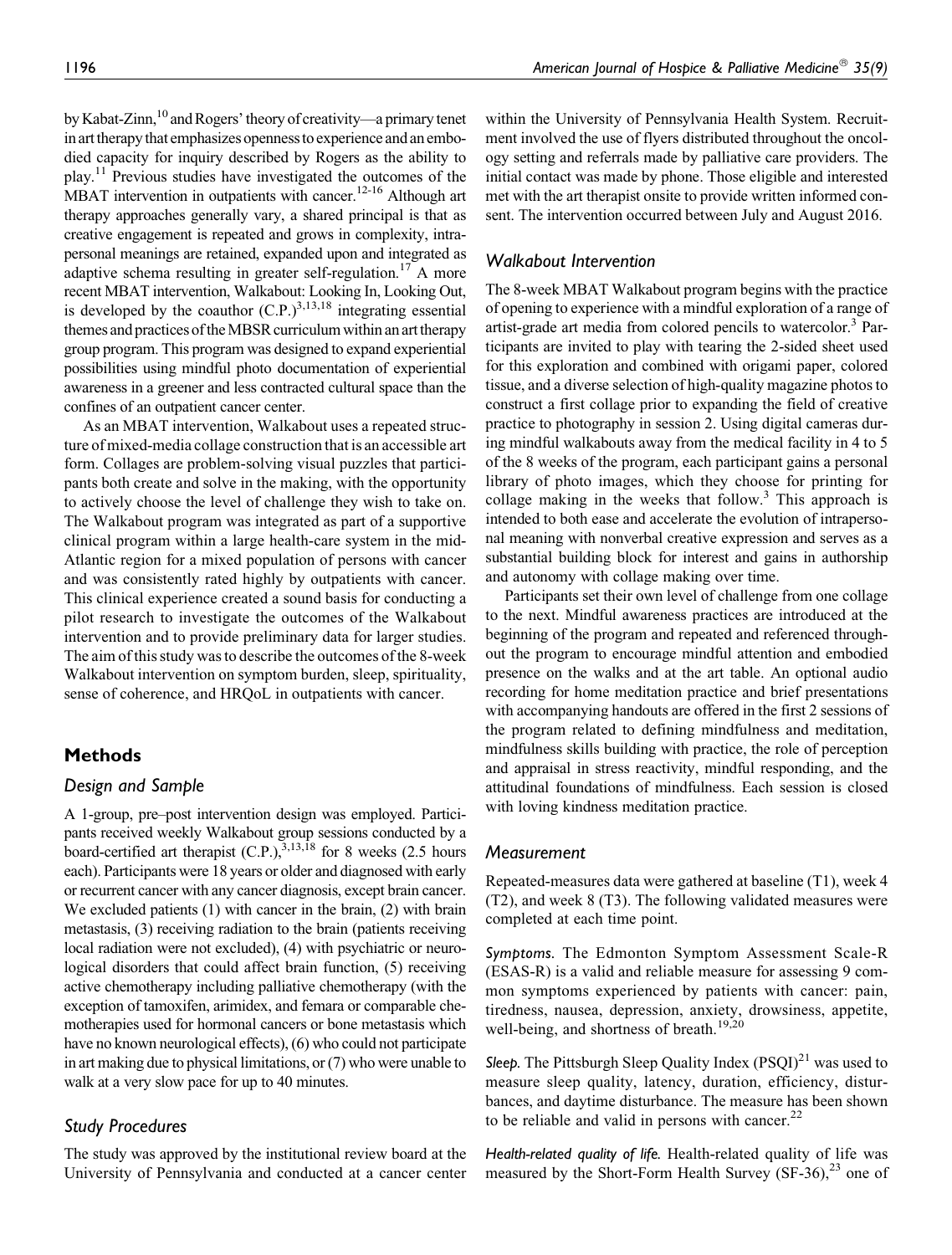the most widely validated HRQoL scales based on 2 principal components (mental health and physical health) and 8 healthrelated concepts.<sup>23</sup>

Sense of coherence. Antonovsky's Sense of Coherence Orientation to Life Questionnaire  $29^{24}$ (p. 24) was used to assess how individuals stay well and manage stressful situations, including "making sense of new information" with 3 scales: comprehensibility (11 items), manageability (9 items), and meaning (9 items). It is reliable and valid and has been translated into 33 languages. Cronbach  $\alpha$  for the 29-item scale ranges from .70 to .95.<sup>24-26</sup>

Spiritual well-being. Spiritual well-being was assessed using the Functional Assessment of Chronic Illness Therapy–Spiritual Well-Being (FACIT-Sp)<sup>27</sup>, a 12-item scale that has been psychometrically validated with those with cancer and other chronic illnesses. Three subscales measure meaning (4 items), peace (4 items), and faith (4 items). The content is not limited to any particular faith or religion. The internal consistency reliability for the total score and subscales ranges from 0.72 to 0.85.

#### Statistical Analysis

We created change variables for each of the study measures by subtracting the score at week 1 from the score at week 8 for each patient using the formula:

Change  $=$  Score at week  $8 -$  Score at week 1.

A paired  $t$  test was performed to compare the results at week 8 with week 1. The test determined whether the observed change was statistically different from no change at all. For this method of analysis to be valid, it was assumed that the data were symmetrically distributed around the mean. Thus, by generating histograms and box plots and using Shapiro-Wilk tests, we checked for significant violations of the normal assumptions. If assumptions were not met, we performed Wilcoxon signed rank tests, which required no parametric assumption. The analysis was performed using the means procedure in SAS version 9.4 (SAS Institute, Cary, North Carolina).

#### Results

The sample  $(n = 18)$  was predominantly female, white, with college or more than college education (Table 1). About half the sample was married or living with a partner and one in 3 were over the age of 60 years. Most participants had advanced stages of cancer (III-IV) and were not receiving active cancer treatment. There were no adverse events with the intervention. One participant dropped out of the study accounting for an attrition rate of 5.5%. The results of individual outcomes are reported below and presented in Table 2.

## Symptoms (ESAS-R)

There was a significant decrease in depression from week 1 to week 8 (effect size [ES] = 0.91,  $P \leq .001$ ). Additionally, there was a moderately significant decrease in anxiety  $(ES = 0.45;$  Table 1. Baseline Demographic and Illness Variables.<sup>a</sup>

| Variable                                 | Frequency (%) |
|------------------------------------------|---------------|
| Age                                      |               |
| 30-49                                    | 5 (27.7)      |
| 50-59                                    | 6(33.3)       |
| $60+$                                    | 7(38.8)       |
| Gender                                   |               |
| Female                                   | 17 (94.5)     |
| Male                                     | 1(5.5)        |
| Race                                     |               |
| White                                    | 14 (77.7)     |
| <b>Black</b>                             | 3(16.6)       |
| American Indian                          | 1(5.5)        |
| Education                                |               |
| High/vocational school                   | 3 (16.6)      |
| Some college                             | 4(22.2)       |
| College                                  | 5(27.7)       |
| Graduate degree                          | 6(33.3)       |
| Marital status                           |               |
| Married/partner                          | 9(50.0)       |
| Divorced/widowed                         | 5(27.7)       |
| Never married                            | 4 (22.2)      |
| Type of cancer                           |               |
| <b>Breast</b>                            | 9(50.5)       |
| Hematological                            | 3(16.6)       |
| Gastrointestinal                         | 2(11.1)       |
| Gynecological                            | 1(5.5)        |
| Lung                                     | 1(5.5)        |
| Sarcoma                                  | 1(5.5)        |
| Multiple primaries                       | 1(5.5)        |
| Cancer stage                             |               |
| I                                        | 2(11.1)       |
| Ш                                        | 4 (22.2)      |
| Ш                                        | 7(38.8)       |
| IV                                       | 3(16.6)       |
| Unknown                                  | 2(11.1)       |
| Current cancer treatment                 |               |
| Yes                                      | 5 (27.7)      |
| No                                       | 13 (72.2)     |
| Self-reported health issues <sup>b</sup> |               |
| Pain and related disorders (migraines,   | 16 (88.8)     |
| musculoskeletal disorders/arthralgia)    |               |
| Depression                               | 10(55.5)      |
| Sleep disturbance                        | 10 (55.5)     |
| Anxiety                                  | 7(38.8)       |

 ${}^{a}N = 18$ 

<sup>a</sup>N = 18.<br><sup>b</sup>Nonmutually exclusive categories; does not add to 100%.

 $P = .08$ ). The changes in all other symptoms including pain, tiredness, drowsiness, nausea, and appetite were not statistically significant.

## Sleep (PSQI)

The change in sleep was not statistically significant.

#### HRQoL (SF-36)

Although there were no significant changes in physical function, physical role, bodily pain, and vitality, we detected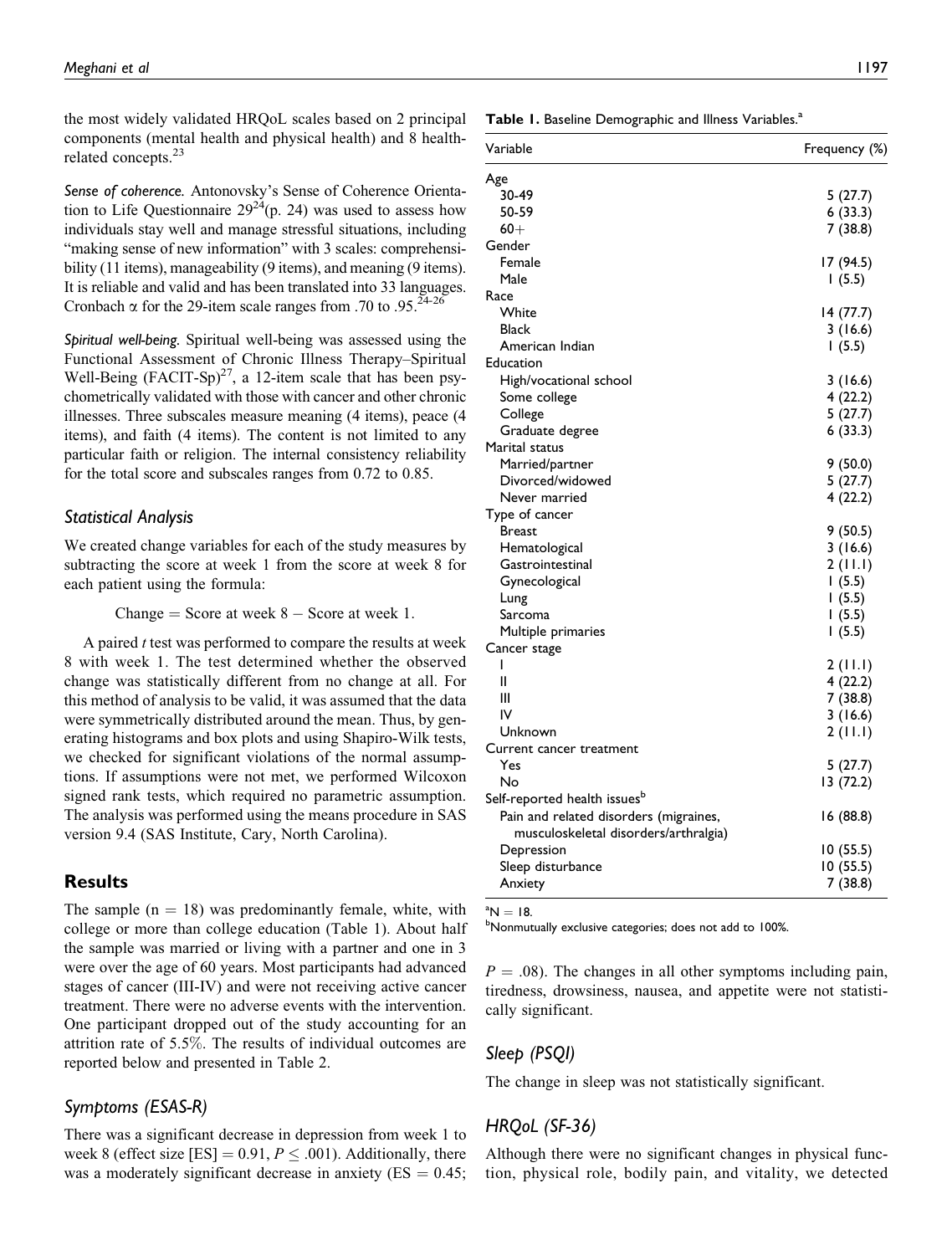|                       |    | Mean    | Standard<br>Deviation | ES <sup>a</sup> | Median  | Quartile<br>Range | Lower 95%<br>CL for Mean | Upper 95%<br>CL for Mean | t Value | P >  t              |
|-----------------------|----|---------|-----------------------|-----------------|---------|-------------------|--------------------------|--------------------------|---------|---------------------|
| Outcome               | N  |         |                       |                 |         |                   |                          |                          |         |                     |
| ESAS-R                |    |         |                       |                 |         |                   |                          |                          |         |                     |
| Pain                  | 17 | 0.53    | 2.58                  | 0.21            | 0.00    | 2.00              | $-0.80$                  | 1.85                     | 0.85    | .409                |
| <b>Tiredness</b>      | 16 | $-0.56$ | 2.78                  | 0.20            | 0.00    | 3.00              | $-2.04$                  | 0.92                     | $-0.81$ | .431                |
| <b>Drowsiness</b>     | 17 | $-0.06$ | 2.88                  | 0.02            | 0.00    | 4.00              | $-1.54$                  | 1.42                     | $-0.08$ | .934                |
| Nausea                | 17 | $-0.24$ | 0.97                  | 0.25            | 0.00    | 0.00              | $-0.73$                  | 0.26                     | $-1.00$ | .332                |
| Appetite              | 17 | $-0.35$ | 2.06                  | 0.17            | 0.00    | 0.00              | 1.41                     | 0.71                     | $-0.71$ | .490                |
| <b>Breathlessness</b> | 17 | $-0.35$ | 1.50                  | 0.23            | 0.00    | 0.00              | 1.12                     | 0.42                     | 0.97    | .345                |
| Depression            | 17 | $-1.18$ | 1.29                  | 0.91            | $-1.00$ | 2.00              | $-1.84$                  | $-0.52$                  | $-3.77$ | < 001 <sup>b</sup>  |
| Anxiety               | 17 | $-0.94$ | 2.08                  | 0.45            | $-1.00$ | 2.00              | $-2.01$                  | 0.13                     | $-1.87$ |                     |
| Well-being            | 17 | $-0.76$ | 1.86                  | 0.41            | 0.00    | 1.00              | $-1.72$                  | 0.19                     | $-1.70$ | .080                |
| <b>PSOI</b>           |    |         |                       |                 |         |                   |                          |                          |         |                     |
|                       | 12 | $-0.50$ | 3.73                  | 0.13            | $-0.50$ | 4.00              | $-2.87$                  | 1.87                     | $-0.46$ | .651                |
| SF-36                 |    |         |                       |                 |         |                   |                          |                          |         |                     |
| Mental health         | 16 | 7.19    | 17.22                 | 0.42            | 5.00    | 17.50             | $-1.99$                  | 16.36                    | 1.67    | .115                |
| Physical function     | 16 | $-1.35$ | 16.48                 | 0.08            | 0.00    | 10.00             | $-10.14$                 | 7.43                     | $-0.33$ | .745                |
| Role-physical         | 16 | 5.86    | 24.84                 | 0.24            | 3.13    | 34.38             | $-7.38$                  | 19.10                    | 0.94    | .360                |
| Role-emotional        | 16 | 9.90    | 20.91                 | 0.47            | 8.33    | 25.00             | $-1.25$                  | 21.04                    | 1.89    | .077                |
| Bodily pain           | 16 | 7.87    | 24.40                 | 0.32            | 7.00    | 19.00             | $-5.13$                  | 20.88                    | 1.29    | .216                |
| Vitality              | 6  | $-1.25$ | 8.27                  | 0.1             | 0.00    | 12.50             | $-5.65$                  | 3.15                     | $-0.60$ | .554                |
| Social functioning    | 17 | 15.4    | 33.23                 | 0.46            | 0.00    | 37.50             | $-1.64$                  | 32.53                    | 1.92    | .073                |
| General health        |    | 4.41    | 8.99                  | 0.49            | 5.00    | 10.00             | $-0.21$                  | 9.04                     | 2.02    | .060                |
| SOC                   |    |         |                       |                 |         |                   |                          |                          |         |                     |
| Comprehensibility     | 17 | 3.75    | 4.76                  | 0.79            | 4.00    | 5.00              | 1.30                     | 6.20                     | 3.24    | $.005^{\rm b}$      |
| Manageability         | 17 | $-0.12$ | 4.30                  | 0.03            | 1.00    | 4.00              | $-2.33$                  | 2.09                     | $-0.11$ | ا ۱ و.              |
| Meaning               | 17 | 2.29    | 5.02                  | 0.46            | 1.00    | 3.00              | $-0.29$                  | 4.88                     | 1.88    | .077                |
| <b>FACIT-Sp</b>       |    |         |                       |                 |         |                   |                          |                          |         |                     |
| Meaning               | 16 | 0.88    | 1.59                  | 0.55            | 0.50    | 2.00              | 0.03                     | 1.72                     | 2.21    | .043 <sup>a</sup>   |
| Peace                 | 16 | 1.81    | 2.07                  | 0.87            | 1.50    | 3.50              | 0.71                     | 2.92                     | 3.50    | $.003^b$            |
| Faith                 | 16 | 1.56    | 2.31                  | 0.68            | 1.50    | 3.00              | 0.33                     | 2.79                     | 2.71    | .016 <sup>a</sup>   |
| Total                 | 16 | 4.25    | 3.99                  | 1.07            | 4.00    | 8.00              | 2.12                     | 6.38                     | 4.26    | < 0.01 <sup>b</sup> |
|                       |    |         |                       |                 |         |                   |                          |                          |         |                     |

Table 2. Assessing Change From Week 1 (baseline) to Week 8 of the Walkabout Intervention.

Abbreviations: CL, confidence limit; ESAS-R, Edmonton Symptom Assessment Scale-R; ES, effect size; FACIT-Sp, Functional Assessment of Chronic Illness Therapy–Spiritual Well-Being; PSQI, Pittsburgh Sleep Quality Index; SD, standard deviation; SF-36, Short-Form Health Survey; SOC, sense of coherence.<br><sup>a</sup>P < .05. <sup>a</sup>P < .05.<br><sup>b</sup>P < .01

 $P < .001$ .

moderate effect sizes for emotional role (ES =  $0.47$ ;  $P = .077$ ), social functioning (ES = 0.46;  $P = .073$ ), and general health  $(ES = 0.49, P = .060).$ 

#### Additionally, there was a significant improvement in meaning (ES = 0.55;  $P = .043$ ) and faith (ES = 0.68,  $P = .016$ ).

## Sense of Coherence

There was a highly significant improvement in comprehensibility from week 1 to week 8 (ES = 0.79;  $P = .005$ ). The change in meaning was moderately significant ( $ES = 0.46$ ,  $P = .077$ , while the change in manageability was not significant.

## Spirituality (FACIT-SP-12)

For each subscale of FACIT-Sp, the change from week 1 to week 8 was statistically significant ( $P < .05$ ). There was a highly significant improvement in peace  $(ES =$ 0.87;  $P = .003$ ) and total score (ES = 1.07;  $P \le .001$ ).

## **Discussion**

The goal of this study was to describe the role of Walkabout an MBAT intervention in improving physical, psychological, and spiritual distress and quality of life in outpatients with cancer. Most previous studies of MBAT have been limited to patients with breast cancer.<sup>12,14-16</sup> These studies have found significant reduction in stress, anxiety, and depression and improvements in quality of life among patients with breast cancer.12,14-16 A recent study also found comparable cost-effectiveness outcomes of MBAT versus breast cancer support groups on  $HRQoL<sup>12</sup>$  Overall, the extant literature points to the beneficial effects of MBAT on psychosocial cancer care.

<sup>.01. &</sup>gt; P°<br>c - on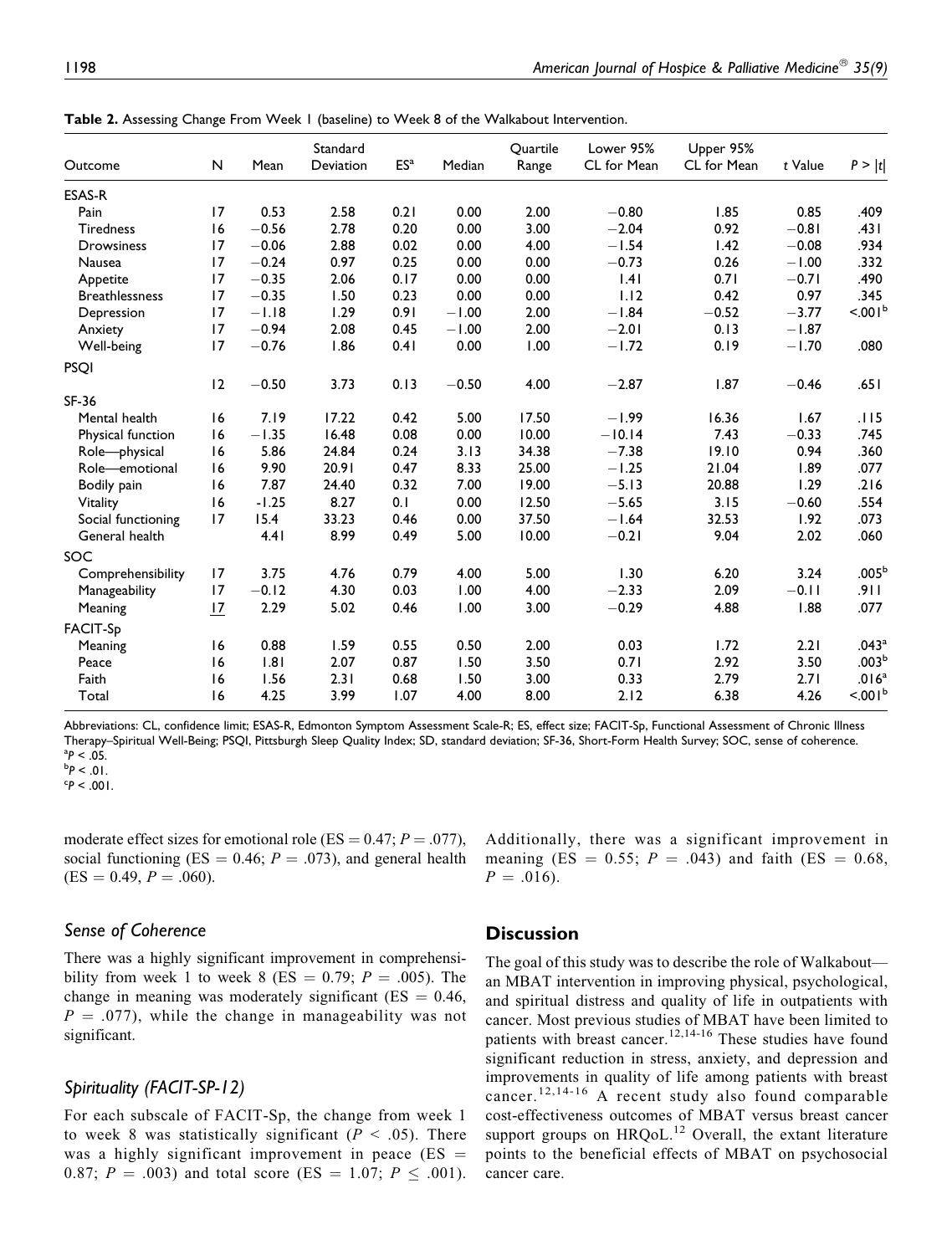Our study extends the investigation of MBAT to important palliative care outcomes including spirituality and SOC. Despite a small pilot sample, we found statistically significant and large effect size improvements in depression (ESAS), the comprehensibility subscale of SOC, and each subscale of spirituality (FACIT-Sp) including peace, meaning, and faith. For instance, FACIT-Sp is composed of items such as "I am able to reach deep down inside myself for comfort", "I feel a sense of harmony within myself" and "I feel a sense of purpose in my life." These improvements may be because during the MBAT sessions, the participants learn to reconstruct meanings, minimizing overidentification with illness, and negotiate experiences and life events on their own terms. Walkabout occurs in a supportive group milieu; thus, benefits and intrapersonal gains are posited to accrue as participants share their demonstrable progress in collage making at the end of each session. This process also enhances intrapersonal relatedness, which deepens over time with the shared practical challenges, creative problem-solving, gains in respect for individual creativity, and the way the collage form accommodates both vulnerabilities and yearnings that are held openly and accepted.

The significant salutogenic effect, an underlying mechanism of change, on the comprehensibility scale of the SOC from week 1 to week 8 may relate to order and understanding of life events. The program requires participants to assimilate and accommodate a significant amount of new information and materials toward mindfully attending to learning collage construction. The improvements in comprehensibility in Walkabout may be related to the ordering of elements and understanding their utility for the collage construction as a transferable skill set. As a learning-centered program, the repetition of both creativity practice (photography and collage making) and mindfulness practice (present moment attention without judgment) may encourage openness to new experiences and problem-solving as new situations emerge.

The limitations of this study included a quasi-experimental design and a small pilot sample with a significant majority of women. However, based on the promising preliminary findings, the MBAT program Walkabout: Looking In, Looking Out should be evaluated for its efficacy in randomized controlled trials with larger samples. Future larger studies should also investigate the role of MBAT in improving physical function and symptoms such as pain, sleep, tiredness, drowsiness, nausea, and appetite, which were not sensitive to the MBAT intervention in this study.

## **Conclusions**

Our main finding is that psychological well-being, meaning making, and spirituality appear sensitive to the MBAT intervention. This sensitivity may be because the Walkabout program shifts habits of mind away from a focus on immediate perceptions and allows participants to observe experiences as fluid rather than fixed. $3,4$  Distinct from disease-focused care models—the norm in cancer support programs, MBAT does not segregate illness from wellness but views them on a

continuum. This perception of wellness and meaning making may encourage palliative care goals of reducing psychological and spiritual distress and reconstruction of the meaning of the illness experience.

#### Acknowledgments

The authors thank the Penn Nursing School's NewCourtland Center for Transitions and Health for their funding support for the Walkabout pilot study, to the Kelly D. Heflin Foundation for their multi-year support for the Walkabout program at the Abramson Cancer Center at Pennsylvania Hospital, and to Administrator Mary Pat Lynch CRNP, MSN, AOCN and Program Coordinator Mary Lou Osterman for their ongoing commitment to the Supportive Care Program at the Abramson Cancer Center at Pennsylvania Hospital.

#### Declaration of Conflicting Interests

The authors declared no potential conflicts of interest with respect to the research, authorship, and/or publication of this article.

#### Funding

The authors received no financial support for the research, authorship, and/or publication of this article.

#### ORCID iD

Salimah H. Meghani **I** <http://orcid.org/0000-0002-5866-8279>

#### References

- 1. Carlson LE, Angen M, Cullum J, et al. High levels of untreated distress and fatigue in cancer patients. Br J Cancer. 2004;90(12): 2297-2304.
- 2. Carlson LE, Waller A, Mitchell AJ. Screening for distress and unmet needs in patients with cancer: review and recommendations. J Clin Oncol. 2012;30(11):1160-1177.
- 3. Peterson C. Mindfulness-based art therapy: applications for healing with cancer. In: Rappaport L, ed. Mindfulness and the arts Therapies: Theory and Practice. London, United Kingdom: Jessica Kingsley; 2014:64-80.
- 4. Peterson C. Walkabout: Looking In, Looking Out: a mindfulnessbased art therapy program. Art Therapy. 2015;32(2):78-83.
- 5. Kabat-Zinn J, Massion AO, Kristeller J, et al. Effectiveness of a meditation-based stress reduction program in the treatment of anxiety disorders. Am J Psychiatry. 1992;149(7):936-943.
- 6. Kabat-Zinn J, Lipworth L, Burney R. The clinical use of mindfulness meditation for the self-regulation of chronic pain. J Behav Med. 1985;8(2):163-190.
- 7. Kabat-Zinn J. An outpatient program in behavioral medicine for chronic pain patients based on the practice of mindfulness meditation: theoretical considerations and preliminary results. Gen Hosp Psychiatry. 1982;4(1):33-47.
- 8. Davidson RJ, Kabat-Zinn J, Schumacher J, et al. Alterations in brain and immune function produced by mindfulness meditation. Psychosom Med. 2003;65(4):564-570.
- 9. Peterson C. Mindfulness-Based Art Therapy for Cancer Patients (unpublished master's thesis). Philadelphia, PA: School of Health Professions, MCP Hahnemann University.